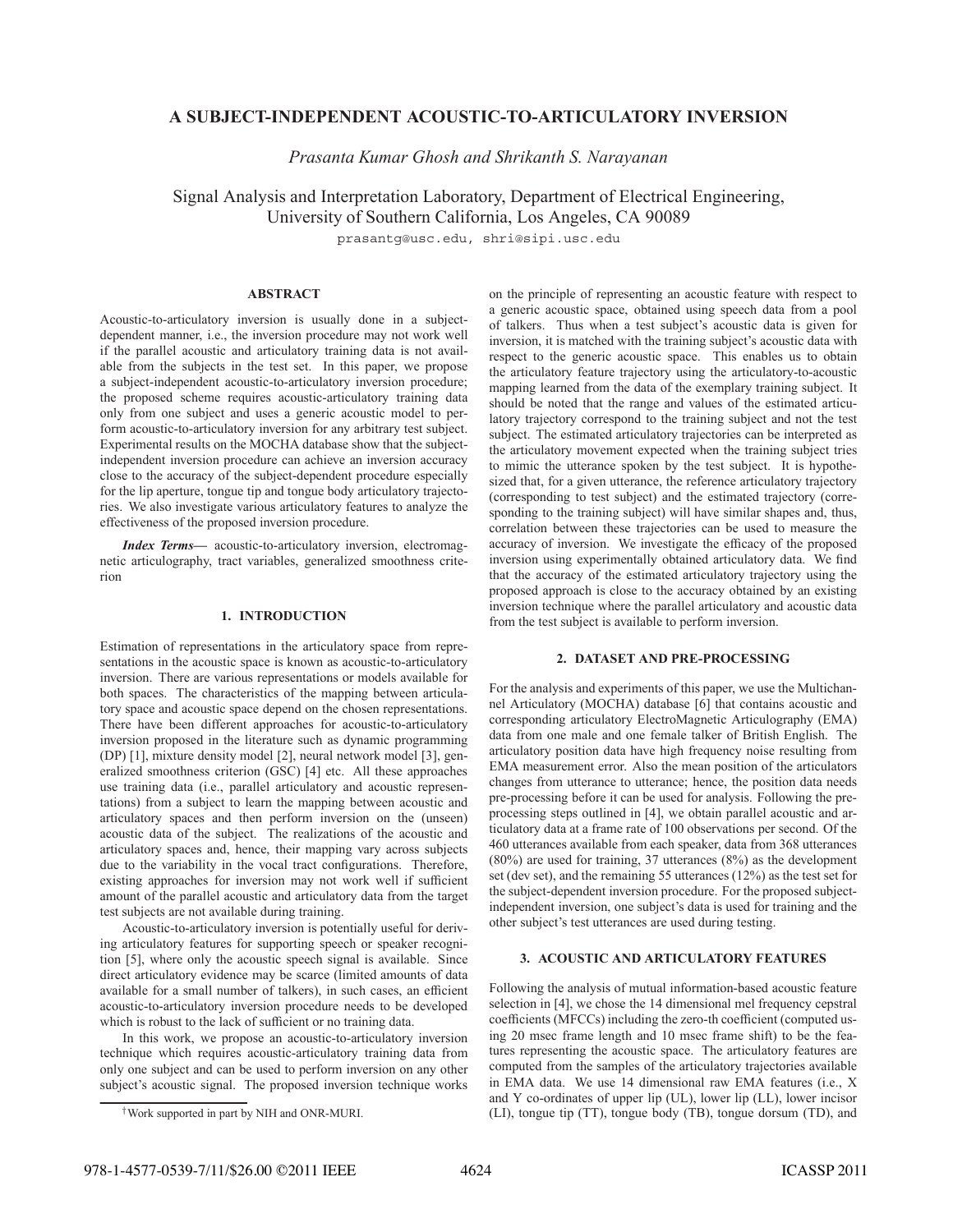

**Fig. 1**. *An illustrative diagram showing the direct EMA position features and the derived tract variable (TV) features.*

velum (V)). In addition, we use tract variable (TV) features motivated by articulatory phonology [7, 8], which conceptualizes speech as being produced as an ensemble of articulatory gestures. Gestures are defined as the dynamical control regimes for constriction actions in eight different constriction tract variables consisting of five constriction degree variables, lip aperture (LA), tongue body (TBCD), tongue tip(TTCD), velum (VEL), glottis (GLO), and three constriction location variables, lip protrusion (PRO), tongue tip (TTCL), tongue body (TBCL). TV features represent articulatory constrictions and do not depend on the absolute position of the articulators; hence, TV features are expected to be less variable across subjects as opposed to the raw EMA features which depend on the absolute sensor positions. Fig. 1 illustrates the EMA and TV features on the midsagittal plane. The considered TV features are computed in the following way:

$$
LA = |ul_y - ll_y|, \qquad \text{PRO} = \frac{ul_x + ll_x}{2}
$$
  
\n
$$
JAW-OPEN = |bn_y - ll_y| \text{ (bn is a ref. sensor)}
$$
  
\n
$$
TTCD = \frac{|a_{tt}ttx + b_{tt}tty + c_{tt}|}{\sqrt{a_{tt}^2 + b_{tt}^2}}
$$
  
\n
$$
TBCD = \frac{|a_{tb}tbx + b_{tb}tb_y + c_{tb}|}{\sqrt{a_{tb}^2 + b_{tb}^2}}
$$
  
\n
$$
VEL = [vx \; vy]Ve
$$

 $a_{tt}$ ,  $b_{tt}$ , and  $c_{tt}$  are the parameters of the line  $(a_{tt}x+b_{tt}y+c_{tt}$ 0) representing the palate near TT region and similarly,  $a_{tb}$ ,  $b_{tb}$ , and  $c_{tb}$  are for TB region. Since palate data were not available, these lines are manually fixed for each subject to represent the palate. **V<sup>e</sup>** is a  $2\times1$  unit norm eigenvector corresponding to the highest eigenvalue of the correlation matrix of the random vector  $[\mathbf{v} \cdot \mathbf{x} \quad \mathbf{v} \cdot \mathbf{y}]^T$ .  $[\cdot]^T$  is the transpose operator. Note that the computed TV features are not identical to the tract variables as defined in articulatory phonology; rather LA, PRO, JAW OPEN, TTCD, TBCD, VEL are some representative features inspired by the tract variable concept.

### **4. PROPOSED SUBJECT-INDEPENDENT INVERSION**

Based on the generalized smoothness criterion (GSC) for the acoustic-to-articulatory inversion introduced in [4], we develop a formulation to estimate the articulatory feature vector sequence for a given acoustic feature vector sequence corresponding to a test speech utterance. However, unlike GSC, in our proposed subject-independent inversion, we assume access to a generic acoustic space generated by the speech signal features (denoted by  $\{c_j; 1 \leq j \leq R\}$ ) obtained from various subjects (the TIMIT corpus [9] is chosen for this purpose) in addition to the parallel acoustic and articulatory features  $({\{(z_i, x_i); 1 \le i \le T\}})$  from an exemplary training subject. Note that the acoustic data from the test subject for inversion need not be there in this generic acoustic space. We will show that this additional knowledge about the generic acoustic space will play a crucial role in estimating the articulatory features from the acoustics of any arbitrary test subject.

Let the test acoustic feature sequence be denoted by  $\mathbf{u}_n, 1 \leq$  $n \leq N$  (*n* denotes the frame index). Let the time sequence of an articulatory feature that we need to estimate from  $\mathbf{u}_n, 1 \leq n \leq N$ be denoted by  $x[n], 1 \leq n \leq N$ . Since the articulatory feature trajectory is smooth, in general, the best estimate of an articulatory feature sequence is obtained using a smoothness criterion as follows [4]:

$$
\{x^*[n]; 1 \le n \le N\} = \arg\min_{\{x[n]\}} J(x[1], \cdots, x[N])
$$

$$
\stackrel{\triangle}{=} \arg\min_{\{x[n]\}} \left\{ \sum_n (y[n])^2 + C \sum_n \sum_l (x[n] - \eta_n^l)^2 p_n^l \right\}, \quad (1)
$$

where J denotes the cost function to be minimized and  $y[n] = \sum_{n=1}^{N} x[k]k[n]$  is the articulatory feature graphs  $\sum_{k=1}^{N} x[k]h[n-k]$ , where  $h[n]$  is the articulatory feature-specific<br>bigh note filter (EIP or IIP)  $\int x^l \cdot 1 \le l \le L$ ) is the set of L nos high-pass filter (FIR or IIR).  $\{\eta_n^l; 1 \le l \le L\}$  is the set of L possible values of the articulatory feature at the  $n^{\text{th}}$  frame.  $p_n^l$  denotes the probability that  $\eta_n^l$  is the value of the articulatory position at the  $n^{\text{th}}$  frame given that  $\mathbf{u}_n$  is the test acoustic feature.  $\eta_n^l$  and  $p_n^l$  are obtained using  $\{(\mathbf{z}_i, x_i)\}, \{\mathbf{c}_j\}$ , and  $\mathbf{u}_n$ . L can be, in general, equal to  $T$ .  $C$  is the trade-off parameter between the first term (smoothness constraint) and the second term (data proximity) in J.

A closed form solution of  $x^*[n]$  can be computed once  $h[n]$ ,<br>and  $n^l$  are determined [4]. Also, it was shown in [4] that the  $\eta_n^l$ , and  $p_n^l$  are determined [4]. Also, it was shown in [4] that the solution can be obtained recursively over time without any loss in performance.  $h[n]$  and its cut-off frequency are designed here following [4]. Finally, the articulator-specific cut-off frequency and the trade-off variable  $C$  are optimized for the training subject on a development set (30% of the entire parallel acoustic and articulatory data of the training subject) so that the mean squared error (MSE) between the actual articulator trajectories and the estimated ones is minimized.

The basic principle of determining  $\eta_n^l$ , and  $p_n^l$ ,  $1 \leq l \leq L$  in was to choose articulatory features from the training data so that [4] was to choose articulatory features from the training data so that the corresponding acoustic features in the training data are close to the test acoustic feature in an Euclidean sense. Since the test and train acoustic features were considered for the same subject, such an acoustic proximity-based approach was appropriate for the subjectdependent acoustic-to-articulatory inversion. However, in the proposed subject-independent inversion framework, the test subject is different from the training subject and their acoustic spaces are different in general. Hence, a Euclidean distance measure  $d_E(\mathbf{z}_i, \mathbf{u}_n)$ may not be a reliable metric of acoustic proximity due to inter-subject acoustic variability. Hence, we need to transform the acoustic feature vectors to another space where the closeness measure between two points  $d(\Phi(\mathbf{z}_i), \Phi(\mathbf{u}_n))$  is robust to such inter-subject variability, where  $\Phi(\cdot)$  is the transformation function from the acoustic feature space to the new space and  $d$  is an appropriate measure of closeness between two points in the new space. Also, computing the distance between  $\mathbf{u}_n$  and  $\mathbf{z}_i$ ,  $1 \leq i \leq T$  at each frame is computationally expensive because  $T$  (the number of parallel acoustic and articulatory features of the training subject) is in the order of  $10<sup>5</sup>$ . For example, when a 14-dimensional MFCC vector with zero-th coefficient is considered as acoustic feature and  $T=5\times10^5$ , the computation of the distances between  $\mathbf{u}_n$  and  $\mathbf{z}_i$ ,  $1 \leq i \leq T$  at each frame  $(n)$  requires 14<sup>T</sup> multiplications and 27<sup>T</sup> additions (and takes <sup>∼</sup>0.4 second in MATLAB software on a desktop computer). Therefore, a computationally efficient closeness measure is desirable. Below we propose a transformation function  $\Phi$  and a new closeness measure d in the range space of  $\Phi(\cdot)$ .

Let A be the acoustic space represented by  $\mathbf{c}_j$ ,  $1 \leq j \leq R$ . We perform a K-means clustering with  $K$  number of clusters; let  $\mathcal{A}_k$ denote the  $k^{\text{th}}$  cluster. Note that  $\bigcup_{k=1}^{K} A_k = A$ . The density of the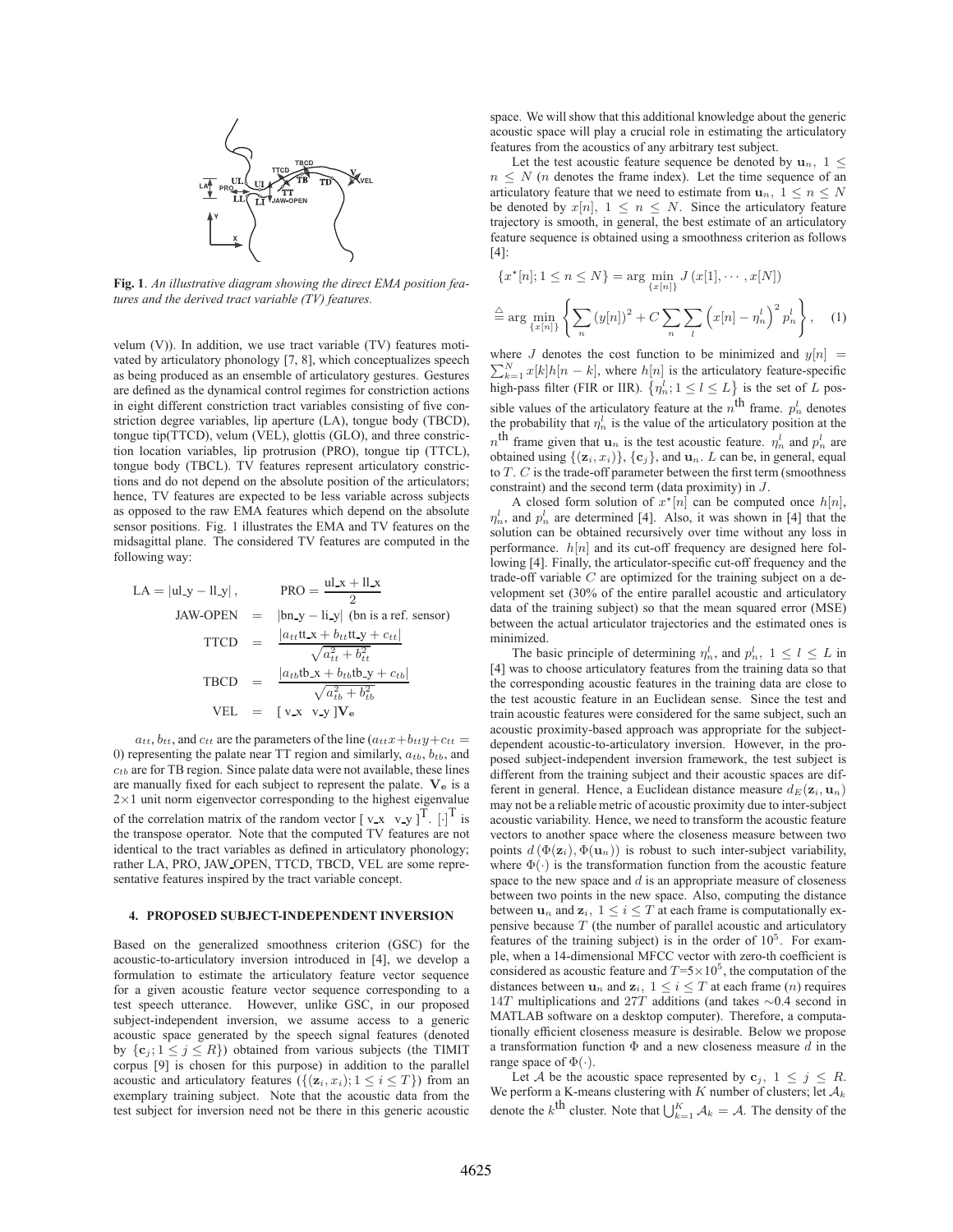data points in each cluster is modeled using a M-mixture Gaussian mixture model (GMM), i.e.,

$$
p(\mathbf{v}|\mathcal{A}_k) = p(\mathbf{v}|\mathbf{v} \in \mathcal{A}_k) = \sum_{m=1}^M w_m \mathcal{N}\left(\mathbf{v}; \mu_m^k, \Sigma_m^k\right), \ k = 1, ..., K
$$

where **v** is the acoustic feature vector,  $\mu_m^k$  and  $\Sigma_m^k$  are the mean vector and the covariance matrix of the  $m^{\text{th}}$  component of GMM in the k<sup>th</sup> cluster respectively.  $\mu_m^k$  and  $\Sigma_m^k$  are estimated using the expectation maximization algorithm  $[10]$   $\mu$  is the weight for the expectation maximization algorithm [10].  $w_m$  is the weight for the m<sup>th</sup> component. Given an acoustic feature vector **v**,  $\Phi(\mathbf{v}) \triangleq$  $\frac{1}{Z} [p(\mathbf{v} | \mathcal{A}_1) \cdots p(\mathbf{v} | \mathcal{A}_K)]^{\text{T}}$ , where  $Z = \sum_{k=1}^{K} p(\mathbf{v} | \mathcal{A}_k)$ , a normal-<br>ization constant. Thus  $\Phi(\mathbf{v})$  is a K dimensional vector representing ization constant. Thus,  $\Phi(\mathbf{v})$  is a K dimensional vector representing<br>the probabilities of **x** to get generated from each of the K clusters in the probabilities of  $\bf{v}$  to get generated from each of the  $K$  clusters in the acoustic space<sup>1</sup>. We used  $K=32$  for our experiment (we also tried  $K=50$ , 64, but no significant performance benefit was obtained).

To determine  $\eta_n^{\bar{l}}$ , one approach could be measuring proximity between  $\Phi(\mathbf{u}_n)$  and  $\Phi(\mathbf{z}_i)$ ,  $1 \leq i \leq T$  using a distance metric, say, Euclidean distance. Since this can be prohibitive due to large  $T$ , we propose a closeness measure based on highest valued element in the  $\Phi(\mathbf{v})$  vector. Note that  $\Phi(\mathbf{z}_i)$ ,  $1 \leq i \leq T$  can be computed apriori. Let  $\mathcal{B}_r = \{ \mathbf{z}_i | r = \arg \max_k p(\mathbf{z}_i | \mathcal{A}_k) \}, 1 \le r \le K$ . Also<br>let  $\pi_i^r = \max_k \frac{p(\mathbf{z}_i | \mathcal{A}_k)}{\sum_k p(\mathbf{z}_i | \mathcal{A}_k)}, \forall \mathbf{z}_i \in \mathcal{B}_r, 1 \le r \le K$ . Given  $\mathbf{u}_n$ ,  $\Phi(\mathbf{u}_n)$  can be computed and suppose that  $r_1^{\text{th}}$  element in  $\Phi(\mathbf{u}_n)$  is<br>the largest among all elements i.e.  $r_1 = \arg \max_i n(\mathbf{u} \mid A_i)$ . Then the largest among all elements, i.e.,  $r_1 = \arg \max_k p(\mathbf{u}_n | \mathcal{A}_k)$ . Then we assume that  $\mathbf{u}_n$  is acoustically closer to  $\{\mathbf{z}_i|\mathbf{z}_i \in \mathcal{B}_{r_1}\}\)$  compared to  $\{z_i|z_i \notin B_{r_1}\}\)$ , i.e., when the probability of generating two acoustic features by the same cluster is higher compared to other clusters in the acoustic space, those two feature vectors are assumed to be acoustically close. This reduces the search space of the acoustic features. We compute  $\delta_i = \left| \frac{p(\mathbf{u}_n | A_{r_1})}{\sum_k p(\mathbf{u}_n | A_k)} - \pi_i^{r_1} \right|, \forall \mathbf{z}_i \in \mathcal{B}_{r_1}$ .  $\delta_i$ ,  $\forall z_i \in \mathcal{B}_{r_1}$  are sorted in an ascending order. Note that  $\delta_i$  is the absolute difference of two scaler values and hence, is computationally faster compared to computing the norm of two vectors. Let  $\mathbf{z}'_i, 1 \leq i \leq L$  be the acoustic features corresponding to the top L<br>sorted  $\delta$ . The articulatory features corresponding to  $\mathbf{z}'$ ,  $1 \leq i \leq L$ sorted  $\delta_i$ . The articulatory features corresponding to  $\mathbf{z}_i^j$ ,  $1 \leq i \leq L$ <br>are used as  $x^i$ ,  $x^i$  are computed using the Euclidean distance beare used as  $\eta_n^l$ .  $p_n^l$  are computed using the Euclidean distance between  $\Phi(\mathbf{u}_n)$  and  $\Phi(\mathbf{z}'_i)$ ,  $1 \leq i \leq L$ , i.e.,  $p_n^i = \frac{\Delta_i^{-1}}{\sum_{i=1}^L \Delta_i^{-1}}$ , where,  $\Delta_i = ||\Phi(\mathbf{u}_n) - \Phi(\mathbf{z}'_i)||$ . Note that the Euclidean distance  $(\Delta_i)$ <br>is computed only for L acquisite features and in practice we choose is computed only for L acoustic features and in practice, we choose  $L \ll T (L=200$  in our experiment). Therefore, the computation of  $\eta_n^l$  and  $p_n^l$  and, hence, the acoustic-to-articulatory mapping can happen in real time. For example, when 14-dimensional MFCC vector is considered as acoustic feature and  $T=5\times10^5$ , the computation of  $\eta_n^l$  and  $p_n^l$  at each frame requires, on an average, only  $\frac{1}{K}\hat{T}$  additions (and takes ∼0.01 second in MATLAB software on a computer).

### **5. EXPERIMENTAL RESULTS**

Note that there are only two subjects in the MOCHA corpus. We run the proposed inversion procedure to estimate articulatory feature trajectories of each subject in the corpus using the other subject's data for training (i.e.  $\{z_i, x_i\}$ ). For comparison, we have considered two different types of inversion procedure - 1) the subject-dependent inversion using GSC; this is identical to the one reported in [4], which is referred here as inversion scheme-1 (IS-1), 2) the subjectindependent inversion using GSC as in [4] except that the training data is obtained from one subject and the other subject's data is used for testing and evaluation; we refer to this as inversion scheme-2 (IS-2). We refer to the proposed inversion procedure as inversion scheme-3 (IS-3). For consistency across three inversion schemes, we have used 12% of the available utterances (Section 2) for each subject as testset. Note that IS-1 is a subject-dependent inversion scheme and hence, it is expected that the best inversion accuracy will be obtained with IS-1, among the three inversion schemes considered.

We use Pearson's correlation coefficients  $\rho$  as a measure of accuracy between the estimated and reference articulatory trajectories. The estimated articulatory trajectory values will correspond to the shape and size of the training subject's articulators and, hence, will not be similar to the test subject's articulators, in general. Thus, we have not used root mean square (RMS) as a measure since it will not reflect the accuracy of inversion. Since the training and test subjects are not identical, it is important to choose appropriate features and the evaluation metric to analyze the quality of inversion. Ranges of the raw EMA feature values for the same articulator may be different between subjects, but the shape of the articulator trajectories are expected to be similar when two subjects utter the same utterance; this similarity will be more apparent for the TV features. For example, if the acoustic signal has a stop consonant /t/, tongue tip will go up to form the constriction against palate and will come down for the release. Thus, it is expected that both the reference and estimated trajectories of tt y will have a peak corresponding to /t/ (similarly, TTCD trajectories will have a dip). However, the actual trajectory values may not be identical since the reference and estimated trajectory values corresponds to the test subject and training subject respectively. Thus, the quality of inversion can be measured by the similarity or correlation between the reference and the estimated trajectories. Hence, the higher the  $\rho$ , the better is the inversion quality.

Below we report the accuracy of inversion using IS-1, IS-2, and IS-3 separately for the cases when the EMA features and the TV features are used as the representations of the articulatory space.

## **5.1. EMA features**

Fig. 2(a) and (b) show averaged  $\rho$  using IS-1, IS-2, and IS-3 on the male and female subject's testset, respectively, when EMA features are used to represent the articulatory space. It is clear that IS-1 yields the highest  $\rho$  for all EMA features due to its subject-dependent nature of inversion.  $\rho$  for IS-3 is greater than that for IS-2 for most of the EMA features indicating the effectiveness of the proposed inversion procedure. Lower  $\rho$  for IS-2 is expected since we select  $\eta_n^l$ based on closeness between the acoustic features of the two subjects and acoustic spaces of two subjects are, in general, different. Since, for IS-3,  $\eta_n^l$  are chosen based on the closeness between the acoustic features in a transformed probability space, IS-3 is more robust to inter-subject acoustic variations compared to IS-2.

## **5.2. TV features**

TV features capture various constriction events during speech production. Thus, the TV features, to a certain extent, mitigate intersubject vocal tract shape and articulatory configuration differences. Depending on the way we compute various TV features (Section 3), some of them such as PRO, VEL may suffer from greater intersubject variability than LA, TTCD, and TBCD. This becomes clear from Fig. 3, which illustrates a set of randomly selected TV feature trajectories from the Female subject's testset and their estimates using IS-1 and IS-3. For clarity, estimates using IS-2 are not shown. It is evident from Fig. 3 that IS-1 yields more accurate trajectories since it is subject-dependent inversion. It is also clear from the figure that the computed TTCD, TBCD, and LA measures are invariant across subjects and hence the estimates of these feature trajectories using IS-3 are close to the reference trajectories although estimated and reference trajectories corresponds to two different subjects. In contrast, the values of the estimated trajectories of VEL, PRO, and

<sup>&</sup>lt;sup>1</sup>Any quantity other than  $p(\mathbf{v}|\mathcal{A}_k)$  can also be considered, e.g., the posterior probabilities  $p(A_k|\mathbf{v})$ . However, in this paper, we have performed all experiments using  $p(\mathbf{v}|\mathcal{A}_k)$ . We do not get any significant improvement in recognition performance for the chosen corpus by using  $p(A_k|\mathbf{v})$  as against  $p(\mathbf{v}|\mathcal{A}_k)$ .